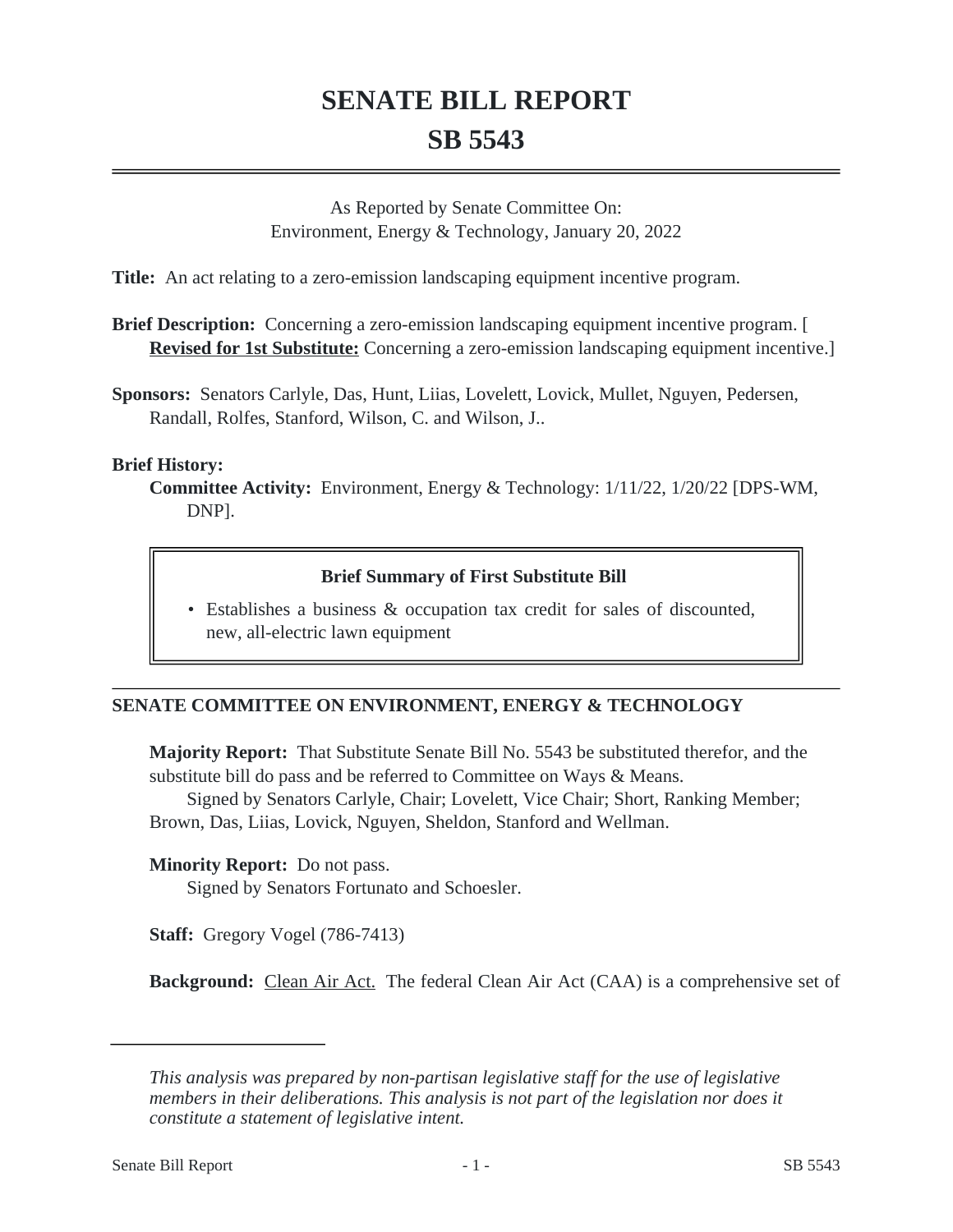laws designed to control air pollution. The United States Environmental Protection Agency (EPA) is responsible for establishing and enforcing standards and limits on air pollutants. Individual states and tribes have delegated authority to implement the federal program and may adopt their own rules and regulations at least as stringent as those set by EPA.

Under the Washington State Clean Air Act, the authority of the Department of Ecology (Ecology) includes adopting rules to establish minimum air quality and emission standards for the state. Ecology enforces the state and federal rules, except where a local clean air agency has been established.

Air Quality. Ecology and local clean air agencies monitor and track emissions to ensure levels of outdoor air pollutants meet federal and state air quality standards. Monitoring is focused on criteria pollutants and other chemicals broadly known as air toxics. Ecology's programs and strategies are intended to prevent air pollution from reaching levels that are unhealthy for people or the environment.

Criteria Pollutants. The CAA requires EPA to set National Ambient Air Quality Standards for six common air pollutants. Ecology and local clean air agencies monitor these pollutants and take action if levels become unhealthy. The pollutants are:

- carbon monoxide;
- lead:
- nitrogen dioxide;
- ozone;
- particulate matter; and
- sulfur dioxide.

Climate Commitment Account. The Climate Commitment Account is an account created as part of the state's cap and invest program. The account receives distributions from auction revenues under the cap and invest program and revenues may go towards implementing the working families tax credit and environmental and clean energy programs, activities, or projects.

**Summary of Bill (First Substitute):** A business & occupation (B&O) tax credit for sales of discounted, new, all-electric lawn equipment is established.

The credit is equal to the total amount of any qualifying discounts applied to the sale of new, all-electric lawn equipment sold during the tax reporting period, not to exceed \$50,000.

The credit may be earned and claimed against B&O taxes for the tax reporting period in which the sale of new, all-electric lawn equipment was made. The credit must not exceed the tax due for the tax reporting period. Unused credit may be carried over and used in subsequent tax reporting periods, except that no credit may be claimed more than 12 months from the end of the tax reporting period in which the credit was earned. No refunds may be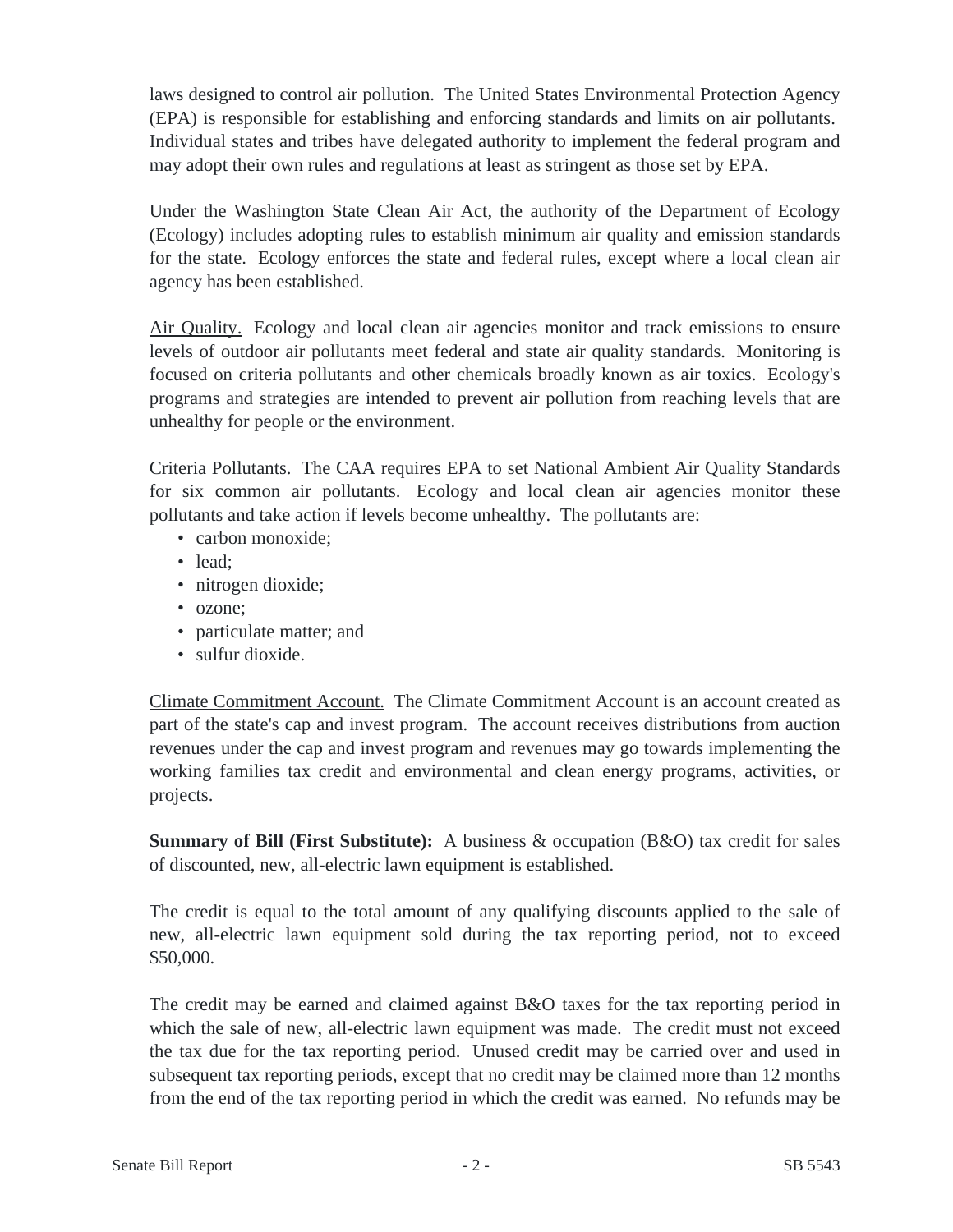granted for credits.

The total amount of credits may not exceed an annual statewide limit of \$2,000,000. Credits must be authorized on a first-in-time basis. The Department of Revenue (DOR) must publish on a quarterly basis credits authorized to date for each reporting year.

DOR may require persons claiming a credit to provide appropriate documentation for the purposes of determining eligibility for the credit, including but not limited to any receipts from sales of qualifying discounted, new, all-electric lawn equipment; the purchase price of the equipment; the discount amount applied to the sale; and identifying information of the equipment purchaser, such as the name, address, and phone number.

A credit may be claimed for no more than one sale of a single discounted item of equipment per purchaser each tax reporting period. If DOR finds that a person claiming a credit has claimed a credit for the sale of more than one piece of equipment by an individual purchaser, then the person claiming the credit is liable for any tax amount otherwise due, plus interest.

Lawn equipment includes edgers, trimmers, chainsaws, and pole saws; leaf blowers and vacuums; walk-behind mowers, ride-on mowers, or stand-ride mowers; and additional batteries and chargers.

Qualifying discounts include any discount on the sale of new all-electric lawn equipment, not to exceed:

- \$100 for any equipment with a purchase price of up to \$300; and
- \$200 for any equipment with a purchase price over \$300.

Credits may be earned through December 31, 2023, and until such time as the maximum total credit is reached. No credits may be claimed after December 31, 2024.

The act may be known and cited as the Cash for Lawn Clunkers Act.

## **EFFECT OF CHANGES MADE BY ENVIRONMENT, ENERGY & TECHNOLOGY COMMITTEE (First Substitute):**

- Removes provisions establishing a rebate program for new all-electric lawn equipment,
- Establishes a B&O credit for sales of discounted new all-electric lawn equipment.
- Limits the credit to \$50,000 per retailer.
- Establishes a statewide limit of \$2 million for the credit.
- Limits the discounts to one per customer for purposes of the credit.
- Allows credits to be claimed until December 31, 2024.

### **Appropriation:** None.